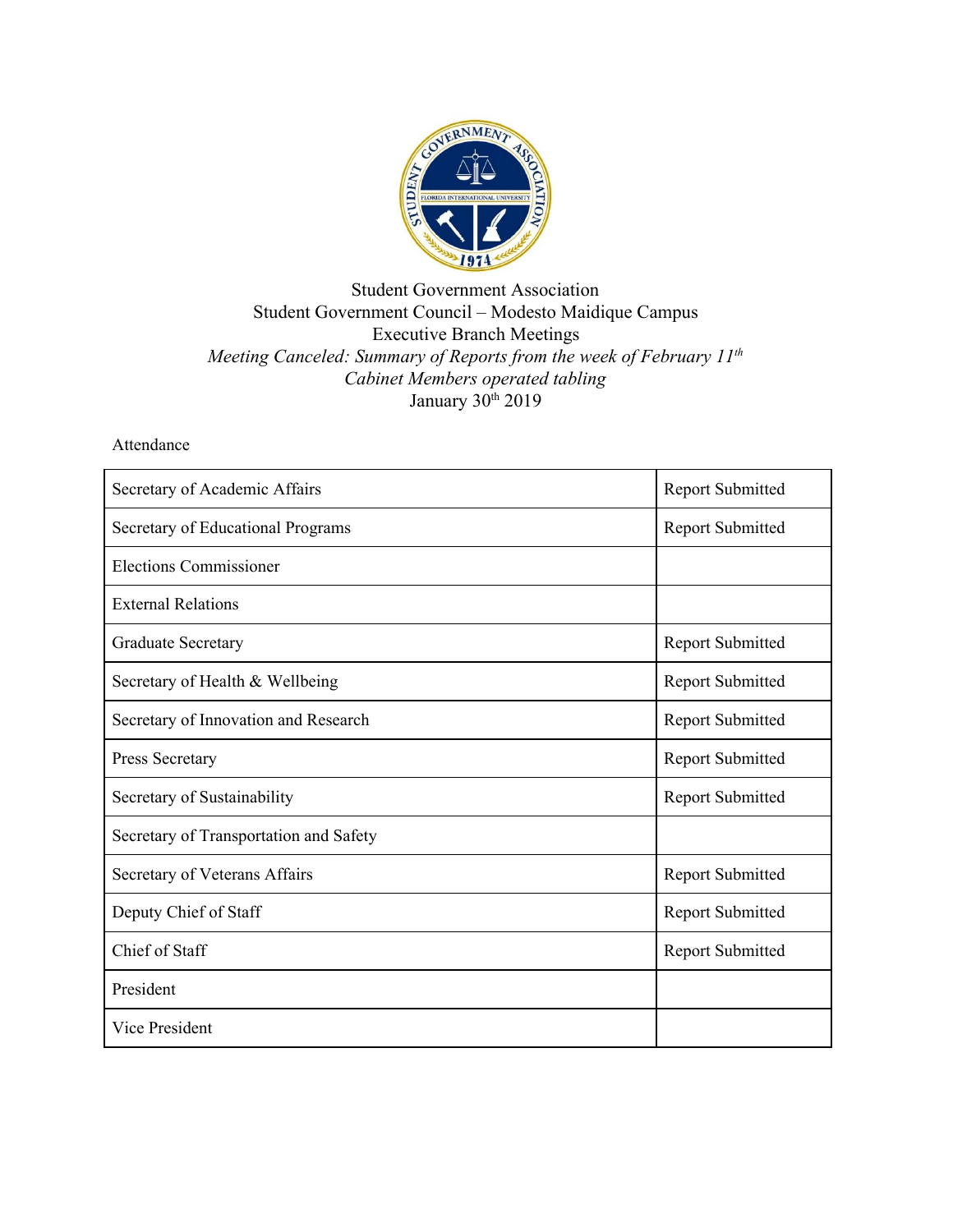- I. Cabinet Reports
	- A. Secretary of Academic Affairs
		- 1. One on one with Jerome Discussed finding dates for the Dean's luncheon and scholarship awards Will soon have meeting with Peter and recharge for finals committee
	- B. Secretary of Educational Programs
		- 1. -2/ 12 meeting
			- a) Continue assigning shadow shifts with interns
			- b) meet with CASE senator stacey
			- c) interns got talent
			- d) this is planned to happen as a celebration in the interns completing the shadowing program
			- e) weeks left until the end of shadowing: 6
	- C. Elections Commissioner
		- 1.
	- D. External Relations
		- 1.
	- E. Graduate Secretary
		- 1. Met with LGBTQ Leaders on Campus Attended Budget Meetings Worked with GAB and GPSC on GSAW planning
	- F. Secretary of Health & Wellbeing
		- 1. Emailed director of CAPS to meet and encouraged to come to stop the bleed initiative
		- 2. Began to work with Sam and Captain Krygier for bootcamp classes at the rec center
		- 3. Finalized heart health tips to send to Paulina for next week
		- 4. Meet with Sam and Captain to work further on boot camp classes
		- 5. Send out heart health tips
	- G. Secretary of Innovation and Research
		- 1. Got confirmed on 2/11/2019
		- 2. Keep organizing kick off for Social Innovation and Entrepreneurship week
		- 3. Talked to Amanda from CLS and Umer from the Honors College
		- 4. Start organizing preparation for SIE week
		- 5. Have an scheduled meeting with Reza from the Office of the Provost this Friday at 11
		- 6. Finalize and get budget approved for SIE week kick off (food and give aways)
		- 7. Meet up with GC event planning to lay out floor plan
		- 8. Meet up with Secretary of External Relations to do flyers for the kick off
			- a) Talk to Jerome to get designs done by campus life.
		- 9. Email all other departments to secure attendance for social innovation and entrepreneurship week
	- H. Press Secretary
		- 1. Moved biweekly External Relations meeting to this week
		- 2. Still reminding Sabrina and Brandon for blurbs for newsletter